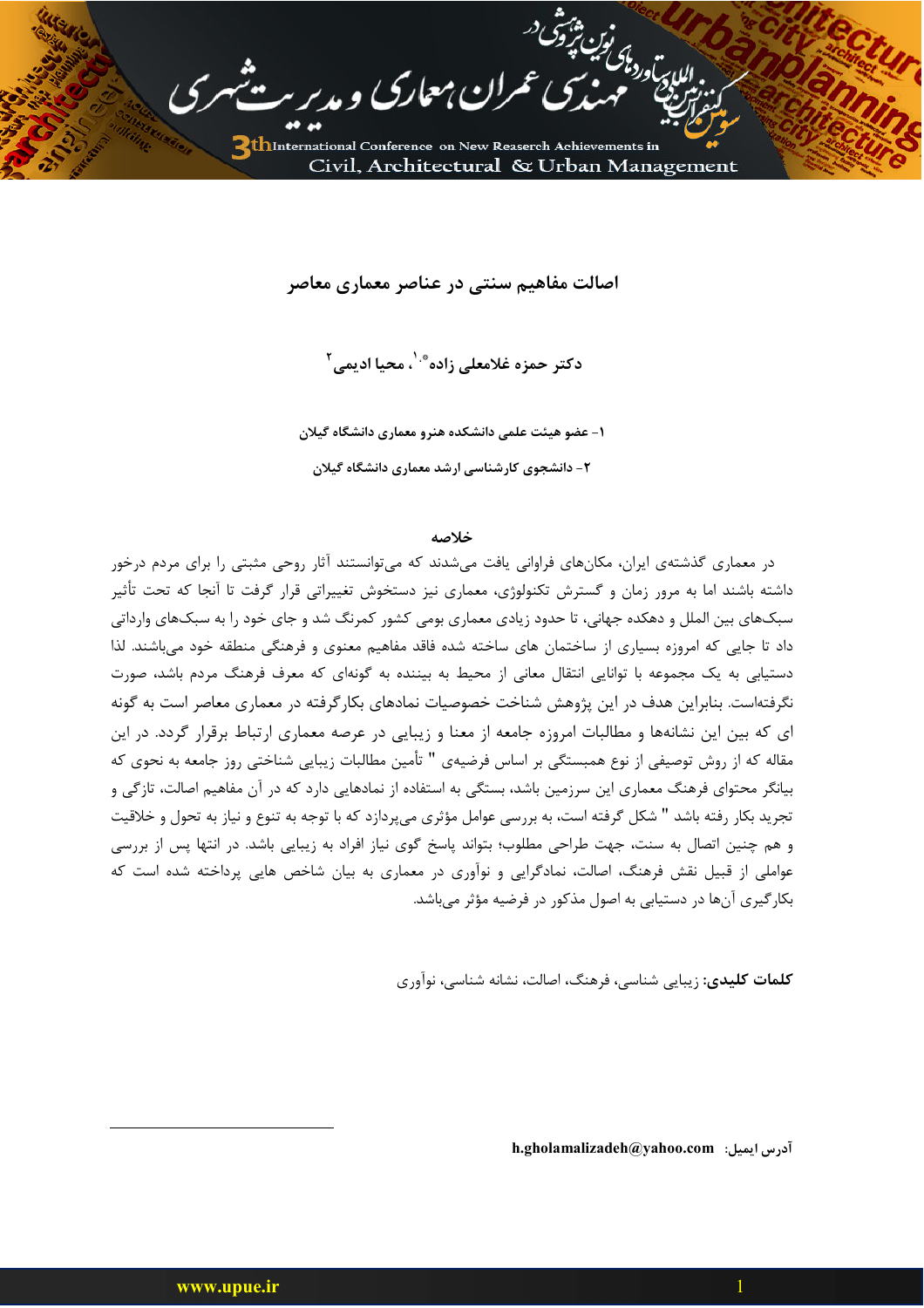د،معارک و مدیر

للارتوردارات شوق<br>اللارتوردارات

#### ١. مقدمه

عامل مهم در تبیین فرهنگ، محیط و جهان بیرون است. محیطی که در گذشته به دلیل استواری بر اصول محکم به آرامی متحول میشد و اقتدا به پیشینیان را در دستور کار حرفهمندان قرار میداد. در صورتی که امروزه ما در شرایطی زندگی میکنیم که سرعت و دگرگونی روزافزون است، تحولی که ما را از گذشته به حال می کشاند. این تحولات ما را به گونههای متفاوت و گاهی متناقض شکلی در یک دوره، نسبت به ادوار پیشین میرساند. به نظر میرسد زمان پیوسته در مراحل تکامل بوده است، ولی این بار بسیار سریع تر و شدیدتر از هر وقت دیگر دست اندر کار است. همگام با این تحولات، درک افراد از زیبایی نیز تغییر کرده است. تجربه زیباشناختی، تجربه ای خوشایند و مطلوب است که به زندگی ارزش و معنا می بخشد. این تجربه مبتنی بر تعمقی نشات گرفته از درون افراد است که سبب می شود او محیطش را بهتر درک کند و این امر مستلزم ایجاد ارتباط با محیط اطراف و فرهنگ حاکم بر آن است. فرهنگ یکی از معیارهای اصلی زیبایی است. فرهنگ هدایت کننده ذهن انسان در معنادهی به یک اثر محسوب می شود، چرا که معنا برگرفته از طرحوارههای ذهنی انسان است و فرهنگ نقش مهمی در این میان دارد. گسترش ارتباطات در عصر حاضر و پیدایش اندیشههای بسیار متنوع و متکثر در معماری، نقد و بررسی عوامل تاثیرگذار بر زیبایی شناسی یک اثر و شناخت اندیشهها و رویکردهای تاثیر گذار برآن را بیش از پیش ضروری گردانیدهاست.

## ٢. تبيين واژگان

## ٢-١. زيبايي شناسي

لغت زیباشناختی -استتیک ۱ -دراصل یونانی است و به معنی ادراک است. در حقیقت زیبایی در یونان قدیم اعتبار مستقلی نداشت. میتوانیم بگوییم یونانیان لااقل تا عصر پریکلس۲ هیچگونه نظام واقعی زیباییشناسی و نظریه زیبایی نداشتند. برای مثال هاتف دلفی۳ به پرسشی دربارهٔ معیارهای زیبایی چنین پاسخ داد: "زیباترین، همانا عادلاترین است."حتی در عصر طلایی هنر یونان، زیبایی پیوسته با ارزشهای دیگری مانند اعتدال، هماهنگی و تقارن پیوند داشتهاست. [۱]

زیبایی شناسی شاخهای از فلسفه است که از تحلیل مفاهیم و راه حل مسائلی بحث می کند که از تامل در خصوص موضوعات ادراک از زیبایی شناسی برمی خیزد. [۲]

لنگ <sup>٤</sup>درباره زیباییشناسی اینگونه بیان مینماید: "موضوع علم زیبایی شناسی تشخیص و درک عواملی است که در ادراک یک شیء یا یک فرایند تجربی زیبا یا حداقل خوشایند نقش دارند، و درک توانایی انسان برای ابداع جلوههایی است که از نظر زیبایی شناسی خوشایند به حساب میآیند. برای مطالعه زیباییشناسی دو رویکرد کلی وجود دارد. موضوع رویکرد اول مطالعه فرایندهای ادراک، شناخت و شکل گیری نگرش؛ و موضوع رویکرد دوم مطالعه فلسفه زیباییشناسی و فرایندهای مربوط به خلاقیت است." [۳]

 $4$  John Lang

 $A$ esthetic

سیاستمدار یونانی که در دورهٔ طلایی یونان از ۴۲۰ تا ۴۰۰ ق از میلاد بر آتن حکومت کرد و به دست اسپارتها برکنار شد. Pericles

شهری در یونان قدیم که معبد آپولون در آن جای داشت.  $^3$ Delphi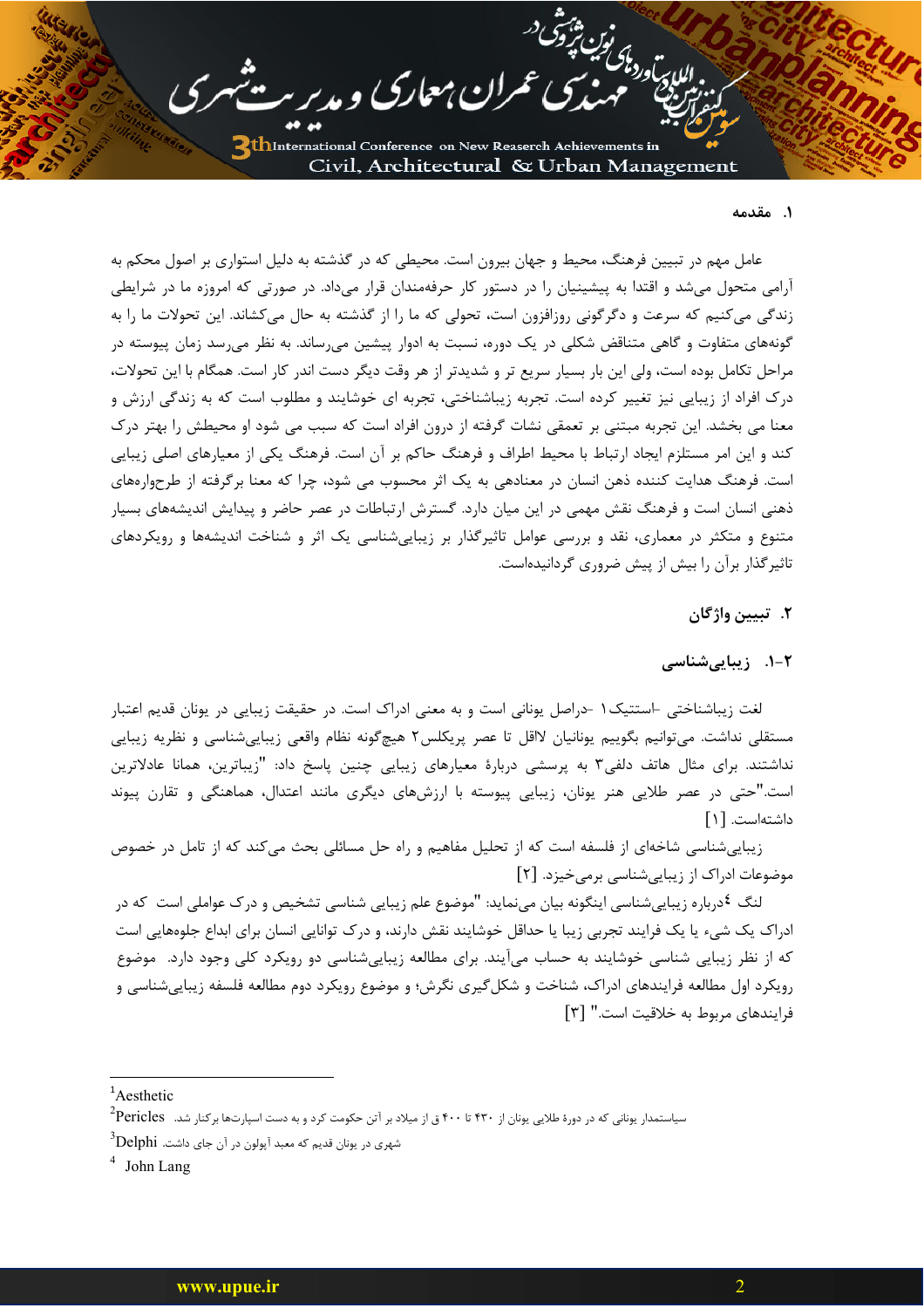للإبراد دامى لولينا

آدمیانی که در پی شناخت زیبایی|ند، کاری پیچیده پیش روی خود دارند زیرا از یک سو با ارزشهایی رو به روی|ند چندان کهن که کائناتی ـ الهی دانسته میشوند و ، از سوی دیگر، با جامعه سر و کار دارند که سوای ارزشهای مذهبی و دینی جهانی شده با ارزشهایی روزمره نیز مواجه است و به دشواری به بازشناسی مرزی تعیین و تشخیص شده میان این دو اقدام میکند و ـ با یک یک آنان که دست در چنته های شخصی و اندوختهها و توشههای تجربی و فردی دارند و پی جوی برداشتها و استنباطهایی روزمره، مواجه است. [۴]

ران معاری و مدیر

### ٢-٢. فرهنگ

مجموعه آداب، عقاید، باورها و سنن یک جامعه که عمدتاً از دورن منبعث شده و در بدو امر نیز درون را تحت تاثیر قرار می دهند، فرهنگ را به وجود می آورند. گرایش اساسی کمال طلبی پایه ریز شالوده فرهنگهاست.

هر فرهنگی بازتاب سیستم ارزشی یک نظام اجتماعی است. زیگموند فروید۱ این گونه فرهنگ را تعریف میکند: "فرهنگ مجموعه تمام تواناییها و وسائلی است که زندگی ما را از زندگی اجداد حیوانی ما دور می کند و در خدمت دو هدف می باشد، محافظت از بشر در مقابل طبیعت و تنظیم روابط انسانی بین افراد." از طرفی فرهنگ بر معماری که نمودار سیستم ارزشی حاکم است تاثیر گذارده و به آن فرم میدهد و از سوی دیگر فرهنگ به گونهای غیر مستقیم یکی از پایههای اصلی زندگانی روانی انسانهاست. ادراک انسان از محیطی که در آن زندگی می کند تابع فرهنگ اوست.[۵]

فرهنگ مادی: شامل همه وسایل و ابزارهای مادی و آنچه به دست بشر از ماده طبیعی ساخته میشود و همچنین شیوهها و فرآیندهای ساخت و ساز آن می دانند میشود.

فرهنگ معنوی: شامل ارزشها، دیدها، باورها، اندیشه ها، دانشها و فنها، آداب و سنتها، علوم و فلسفه و ادبیات و هنر وهمه فراوردههای ذهنی انسان میشود.

#### ٢-٣. اصالت

بنیاد دیدگاه های اصالت به یونان کهن می رسد. اصالت به معنای سازگاری با طبیعت درونی خود می باشد. همه ما با طبیعت درونی خود به یک میزان سازگاری نداریم، یا به یک اندازه اصیل و منسجم نیستیم و باید پذیرفت که هیچ سیستمی نمی تواند با نسخه برداری از معیاری بیرونی و تحمیلی، درباره این که چه باید باشد، به سازگاری بیشتری با خود نایل شود و به اصالت دست یابد.[۶]

می توان اصالت را با اصل در مقابل کیی، حقیقی در برابر تصنعی و راستین در مقابل بدل بیان کرد. اصیل بودن به معنی کارکرد خود مختارانه، داشتن اعتبار و اقتدار، و نیز اصل، یکتا، دقیق، حقیقی و راستین بودن است؛ اما در پیوند با زمان، بايد گفت اصالت يک کار هنري، ميزان راستين بودن وحدت ذاتي، فرآيند خلاق و نمود فيزيکي آن کار و نيز تأثيرات پیام آن در طول زمان تاریخی آن است. افلاطون انسان سنتی را کسی می داند که نسبت به اصالت خویش وفادار بماند و در حقيقت اصالت را، وفادار به سنتي بودن مي پندارد .وي اصالت را مجموع فرم و محتوى مي داند. [۷] نقي زاده اصالت داشتن و دارای الگو بودن را از معیارهای زیبایی ماندگار می داند. سند نارا (۱۹۹۴) نیز بر مفهوم اصالت تأکید کرده و معتقد است توانایی ما برای درک ارزشهای میراثی، به میزان معتبر یا موثق و در نتیجه، اصیل بودن منابع داده ها بستگی دار د.

 $1$  Sigmund freud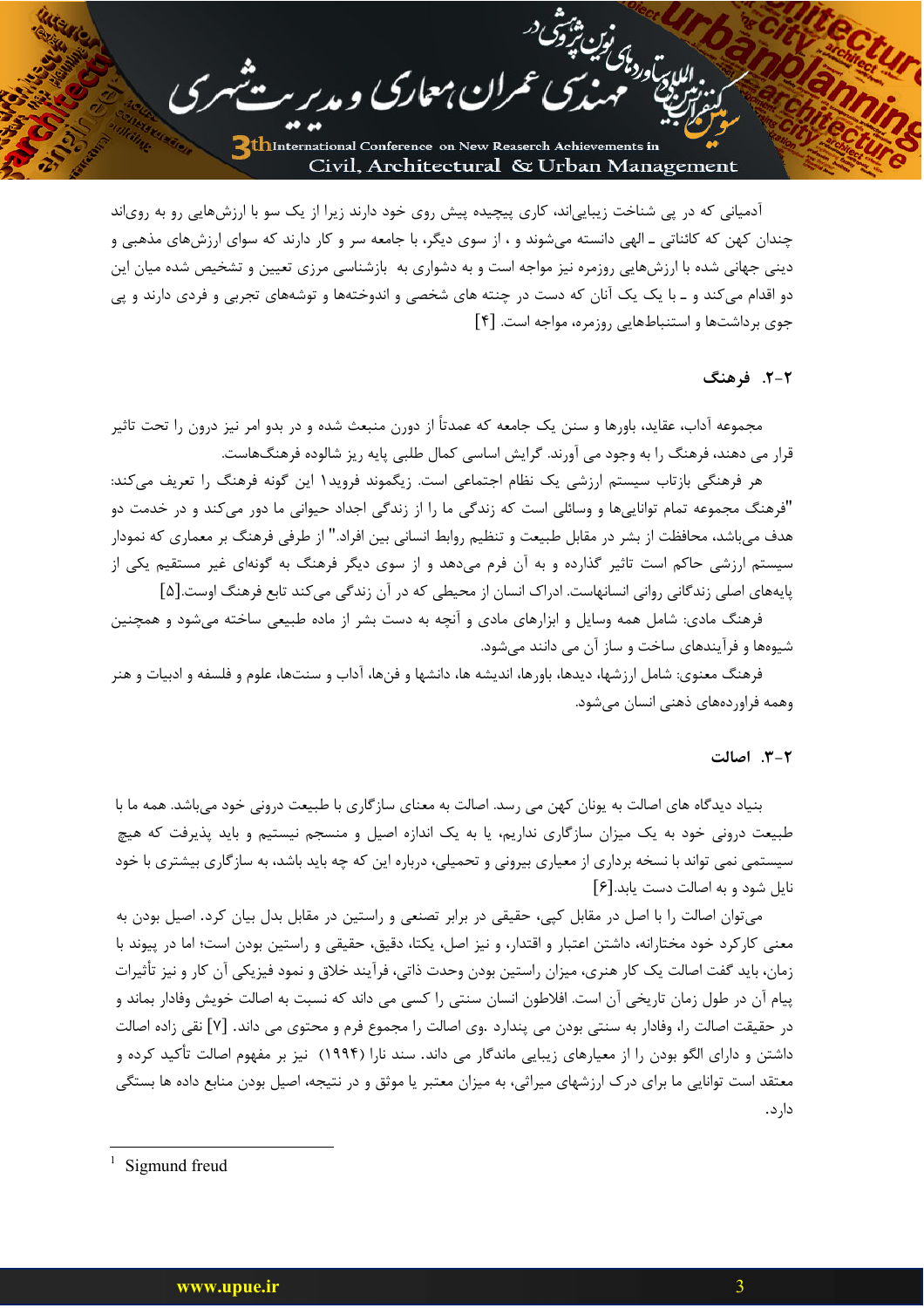للإدارية والمائين شرق<br>للإدارية

### ۴-۲. نشانه شناسی

نشانهها عوامل نمادی هستند که در مقیاسهای مختلف کلان و خرد و با کارکردهای مختلف فعال و غیر فعال شکل گرفتهاند. نماد پردازان، می کوشند حقایق کلی را مستقل از زمان و مکان به اشارت برسانند.[۸] بنابر این یک کلمه، یا یک نمایه هنگامی نمادین میشود که چیزی بیش از مفهوم آشکار و بدون واسطهی خود داشته باشد. علامت گویای مفهوم و محتواي نشانه است. درک معنايي يک علامت در اغلب موارد تنها وقتي ممکن است گيرنده قبلا مفهوم آن را آموخته باشد واین به معنی این است که علامت باید جزیی از فهرست محفوظات بیننده باشد.

<u>ن معارک</u> و مدیر

نماد در سر منشآ خود, یعنی ادبیات, با کلام ارتباط می یابد. گوینده برای بیان مقصود خویش, کلماتی بر میگزیند تا ازاین طریق, معنایی را به ذهن شنونده منتقل کند. اما گاهی کلمات درموضعی غیر از معنای حقیقی خود به کار گرفته می شوند تا مقصود گوینده را به صورت مجازی بیان کنند. البته بین حقیقت و مجاز باید مناسبتی وجود داشته باشد تا به هم ربط یابند. به این ترتیب ,شنونده باید در کلام گوینده تآمل کند تا حقیقت را از طریق تشابه با م عنی مجازی در یابد.

علامت سمانتیک که یک محتوای معنایی را به زبان فرم می دهد که قابل تحلیل معناییست و دارای محتوای فراتر از تاثیرات آنی نماد چیزی روانی را قابل درک و حس می کند. به عبارتی نماد واقعیتی عینی و قابل مشاهده است که در ورای استفادهی ابزاریاش معنای ضمنی پیدا می کند.[۹]

# **۲-۵. نو آوري**

نوآوری و یا به عبارتی خلاقیت ابزاری ذهنی است که تمام آفرینندگان برای بروز و ظهور اندیشه هایشان به آن نیازمندند و هدف آن ارائه و یا تولید یک طرح نوآورانه و شاید کاربردی می باشد[۱۰] به عبارتی خلاقیت را می توان به منزله یاسخی مناسب در نظر گرفت. که برای حل مشکلی در زمان و مکانی معین ارائه گردیده است .دونالد مک کینون ۱ خلاقیت را ترکیبی از هنر، دانش، تکنولوژی و روانشناسی میداند و الوین تافلر ۲ در کتاب" موج سوم "خود چنان ارزش و اهميتي براي آن قائل مي شود، كه عصر فراصنعت و فن آوري اطلاعات را عصر خلاقيت نيز مي نامد .در واقع خلاقيت را می توان به کارگیری توانایی های ذهنی برای ایجاد یک فکر یا مفهوم جدید و یا برای به وجود آوردن یک انگاره یا محصول جدید تعریف کرد.[۱۱]

در عین حال خلاقیت و نوآوری در قلب طراحی و در تمامی مراحل و روند آن چنان نهفته است و چنان با طراحی در آمیخته است که عالیترین درجه آن را می توان در طراحی به عنوان یکی از خلاقانه ترین فعالیتهای انسانی یافت و هیچ فرایند تفکر درگیر طراحی نمی تواند بدون بررسی اصول و مبانی خلاقیت و تفکر خلاقانه کامل شود[۱۲]

### ٣. ييشينه تحقيق

اولین و مهم ترین مطالعه در جهت یافتن ردیای سنت و اصالت در معماری غرب نقد و تحلیل کارولین رو۳ است. او به مقایسه ویلا اشتاین ۱ در گارش کار کوربوزیه۲ و ویلا فوسکاری۳ کار آندره پالادیو۴ و بررسی شباهتها و تفاوتهای می

Mc Kinnon

<sup>&</sup>lt;sup>2</sup> Alvin Taffler

 $3$  Coline Rowe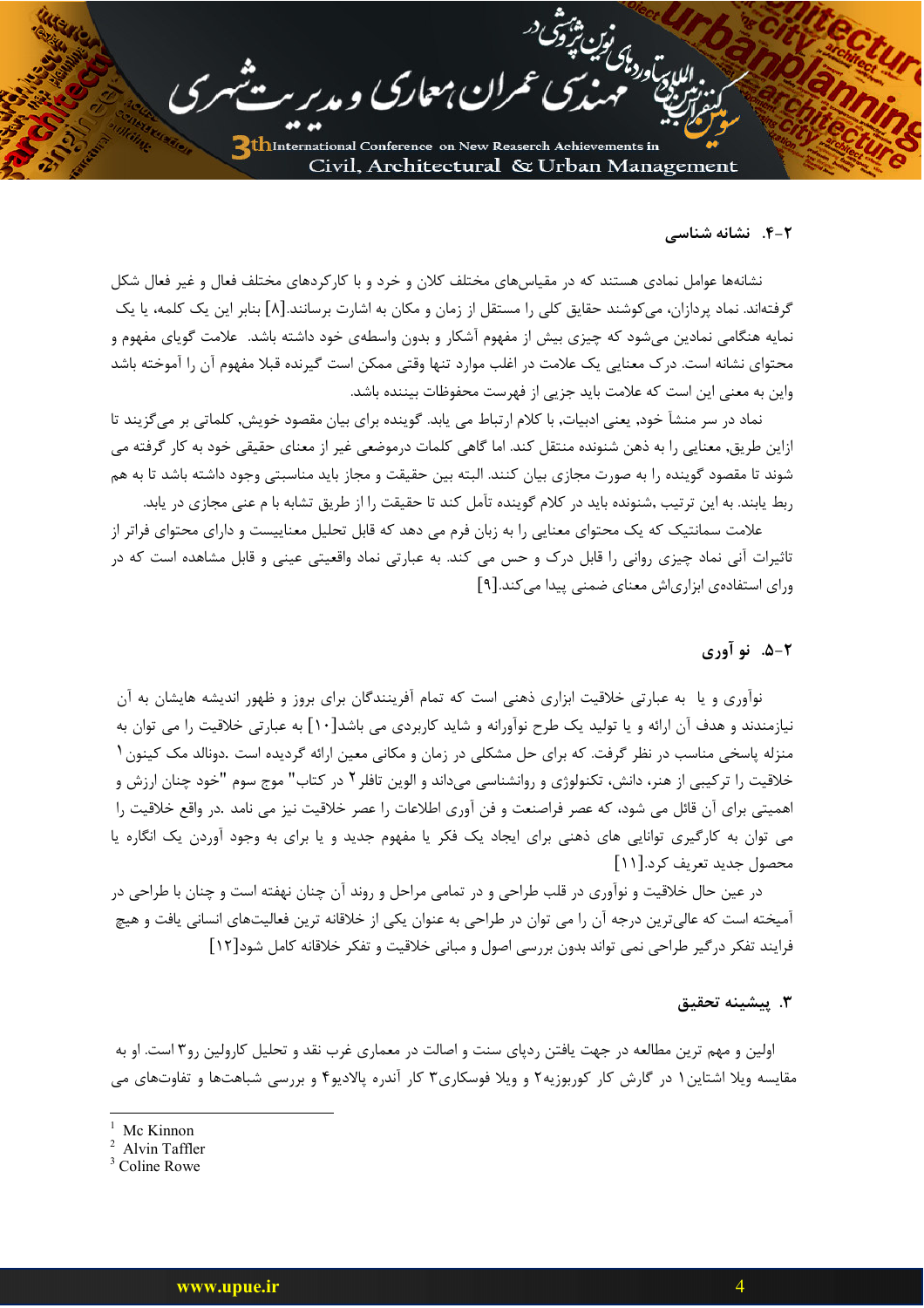اللارس<br>اللارساور ذاكر فين من توق<br>المددي

پردازد. کارلوس مارتیس آریس۵ در کتاب"تنوعات هویتی: گونه در معماری" به بررسی مراحل تکوین و تکامل گونه شناختی الگوهای مختلف کلاسیک تا دوره معاصر و چگونگی بازتبیین آنها درشکل معاصر می پردازد[۱۳]

میںمعارک و مدیر ک

در معماری معاصر ایران نیز همواره دغدغه ایجاد ارتباط بین معماری گذشته و حال، چه در نظریه و چه در عمل طراحی وجود داشته است. تجربیات و تلاش های مختلفی در زمینه برقراری گفتگو بین معماری دیروز و امروز ایران انجام شده است و این تأکیدات و نظرات و کارها در قالب مقالات و کتابهایی منعکس شده اند .به طور مثال وارطان(۱۳۲۵) در اولین شماره مجله آرشیتکت در مورد چشم اندازهای معماری ایران می نویسد: کلاً معمارانی که از خارج آمده اند، در مقابل دو طرز فکر مختلف قرار گرفتند؛ آیا باید از گذشته تقلید کرد و یا اینکه آینده را نگریسته و معماری را با طرز زندگی جدید وفق داد . نخستین کنگره بین المللی در شهر اصفهان(۱۳۶۹) با عنوان "بررسی امکان پیوند معماری سنتی با شیوههای نوین ساختمانی" با حضور معماران ایرانی و خارجی برگزار شد . در سال 1960 گروهی بزرگ متشکل از هفتاد تن از دوازده کشور دنیا به ریاست آرتور آپهام پوپ جهت مطالعه هنر و معماری و باستان شناسی ایران تشکیل گردید و این گروه مسجد (شاه مادر اصفهان) را به عنوان آخرین بنای ساخته شده در دوره صفوی در امتداد مسیر سنت های اندیشمند ایران قلمداد کردند و بعد از آن ادامه و پیوستگی معماری ایران در روند تاریخی اش قطع شد .پرویز رجبی (۱۳۵۵) در کتاب خود گرایش های مختلف در معماری معاصر ایران را تا عصر خویش جمع بندی کرده است . سید محسن حبیبی (۱۳۸۲) در کتاب از شار تا شهر به بررسی و تکوین مسائل فضایی و ماهوی شهر از نقطه نظر تاریخی پرداخته است. بهروز پاکدامن (۱۳۷۱) در کتاب تهران، زبانها و شیوههای مختلف معماری معاصر ایران را از نقطه نظر تاریخی دسته بندی کرده است.

اگر به مجلات تخصصی معماری رجوع کنیم با مقالات و نوشته هایی برخورد می کنیم که به تفصیل در زمینهی "معماری سنتی ایران" کار کرده اند. تحلیل معماری سنتی ایران در قالب ریز موضوعاتی نظیر نور، رنگ، مصالح، تناسبات، اقلیم و. . . انجام می شود که بخش عمده ای از مطالعات این حیطه را در بر دارد. در این بین تحقیقاتی نیز انجام شده است. که به تحلیل " سنت معماری ایران" می پردازد. مبحث " سنت معماری ایران " شامل مطالعات ریشه ای تر و گسترده تری است که با تاکید بر واژه ی سنت و کالبد شکافی آن صورت می پذیرد. در واقع در این مبحث به معماری سنتی ایران از منظری بالاتر نگریسته می شود که تمامی اجزای آن یکجا بررسی شده و مفاهیم کلیدی آن با ظرافت استخراج می گردد به عبارت دیگر دراین گونه مطالعات، کلیات معماری ایران مورد تاکید است که همان " سنت "معماری ایران است.

۴. مبانی نظری تحقیق

معماری در گذشته (دوران کلاسیک پیش از مدرن) تابع اصول و ضوابط کمابیش معین و شناخته شدهای بود و پیوندی ناگسستنی با فرهنگ جامعه داشت. سبک معماری هر دوره انعکاسی از فرهنگ، هنر آن دوره محسوب میشد و دگرگونیهای معماری با دگرگونیهایی که در سایر عرصههای زندگی به وقوع میپیوست متناسب بود. در این دوران هویت آدمی محصول کارکرد یک نظام مقتدر و از پیش تعیین شده باورهای دینی و آیینی و اسطوره ای بود.[۱۴] نتیجه این رویکرد در شهر سازی این دوره، منظومه بناهایی متاثر از محدودیت های اقلیمی و فنی تحت سیطره بینش سنتی بود. با

- <sup>4</sup> Anderea Palladio
- <sup>5</sup> Carlos Martis Aris

 $\frac{1}{1}$  Stein

 $2$  Le Corbusier

<sup>&</sup>lt;sup>3</sup> Foscari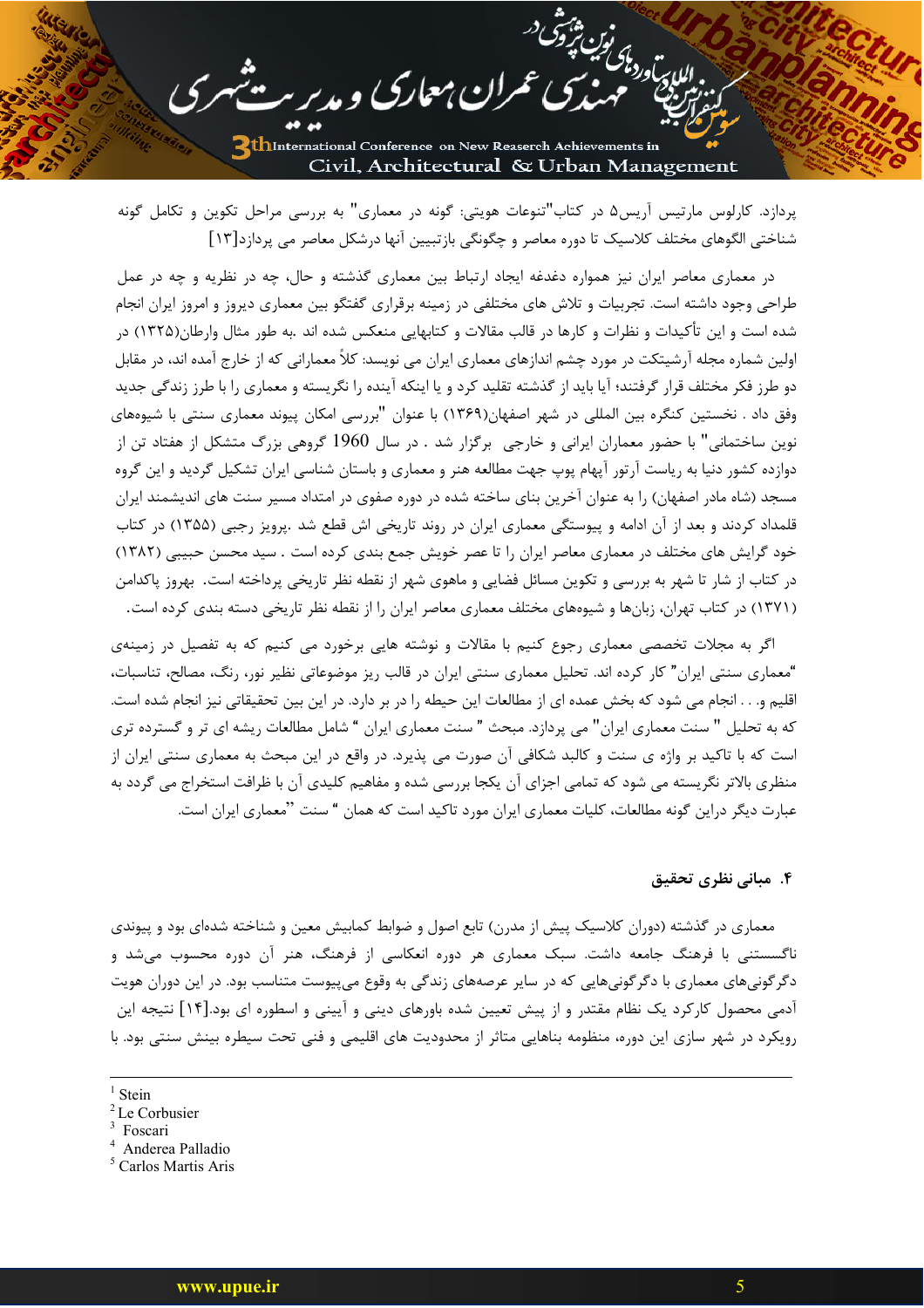للابر باوردا كولين بيزون

گذشت ۲۰۰۰ سال، معماری با الگوهای کلاسیک، به دوران مدرن رسید. با رواج مدرنیسم و سبک بین الملل مکان دستخوش تغییرات گردید. از نگاه این دوره مکانها از لحاظ تأثیرگذاری مهم نیستند. به مرور زمان نقصهای موجود در این سبک توجه افراد را به سمت هویت مکان برگرداند. شاید بتوان اینگونه گفت که یکی از مهمترین نکاتی که در معماری دوره مدرن به اندازهی کافی مورد توجه قرار نگرفته، این است که هر ساختمان باید سیمایی درخور و گویای وظیفهای داشته باشد که ساختمان بدان منظور ساخته شده است.

مران معاری و مدیر -

رواج مدرنیسم و سبک بین الملل مکان دستخوش تغییرات گردید. از نگاه این دوره مکانها از لحاظ تأثیرگذاری مهم نیستند. تحولی که در دوره مدرن به وجود آمد گسستگی میان هویت و زیبایی در معماری ایجاد کرد. با روی کار آمدن پست مدرن، به دنبال خسارات مدرنیته معماران به معماری تندیسگرایی که معماری گذشته را تقلید میکرد روی آوردندو آنچه که وابسته به گذشته می بود زیبا شناخته می شد. این اتصال به هویت و معماری گذشته اگر با نوآوری و خلاقیت همراه می بود می توانست جایگزین مناسبی برای دوره مدرن باشد.

با تحول دیدگاه های معماری و ایجاد سبک های قدیم که وابسته به مفاهیم ذهنی و هویتی بودند، مفهوم زیباییشناسی نیز تغییر کرد و بیشتر جنبه روانشناسانه به خود گرفت. زیبایی در ارتباط با ادراک دیده شد و بیننده جزیی از مجموعه به حساب آمد. سلیقه، احساس و ادراک بار دیگر در علم زیبایی شناسی راه یافتند.

## ۴-۱. زیبایی شناسی در معماری

گروتر در کتاب زیبایی شناسی در معماری خود عوامل مؤثری که به طور خاص بر فرایند احساس زیبایی اثر میگذارند را میتوان در موارد زیر بیان میکند.

•دانستن زمینه تاریخی و علل وجودی یک ساختمان می تواند برروی احساس زیبایی در ما اثر بگذارد. چنین است که مثلاً ساختمان انوالید در پاریس جائی که ناپلئون به خاک سپرده شده است یا تاج محل در هندوستان مقبره ای که شاه جهان برای همسرش ساخته است اثری بیش از زیبایی ظاهریشان بر بیننده می گذارند. علم به این واقعیت که شاه جهان قصد داشته است در طرف دیگر رودخانه و به طور روبه رو برای خودش نیز مقبره ای بسازد از مرمر سیاه و پسرش به همین خاطر و برای نجات ممکلت از ورشکستگی ، او را از سلطنت ساقط کرد بار دیگر ساختمان را جالب تر جلوه می دهد.

•قدمت ساختمان به عنوان نمادی ازجاودانگی که میتواند اثر مثبت در فرآیند احساس زیبایی داشته باشد. بسیاری از بناهای قدیمی که از نظر فرم ظاهری حداکثر در حدی متوسط هستند و از نظر تاریخی نیز چندان اهميتي ندارند به نظر ما زيبا مي آيند. پيتر اسميت اين واقعيت را چنين تفسير مي كند : " انسان كه به فاني بودن خویش واقف است در طول زمان همیشه آرامشش را در آثار هنری ای جستجو کرده است که از نمادی از ماندگاری در خود داشته باشند تا بتوانند گذر زمان را به صورت چیزی قابل قبول به او نشان بدهند."

•بافت شخصیتی انسان. اچ جی ایزنک با استناد به نظریه سی جی یونگ در تاثیر شخصیت انسان چنین ميگويد:"اشخاص درونگرا در مقابل مقدار كمي اطلاعات زودتر عكس العمل نشان ميدهند تا افراد برونگرا" افراد درونگرا قادر به ادراک سریعتر پیچیدگی می باشند و به همین خاطر جلب رظایتشان سهل تر است .اشخاص درونگرا نوعی از معماری را ترجیح می دهند که در آن نظم و تعادل به نحوی حاکم باشد.سیریل برت گذشته از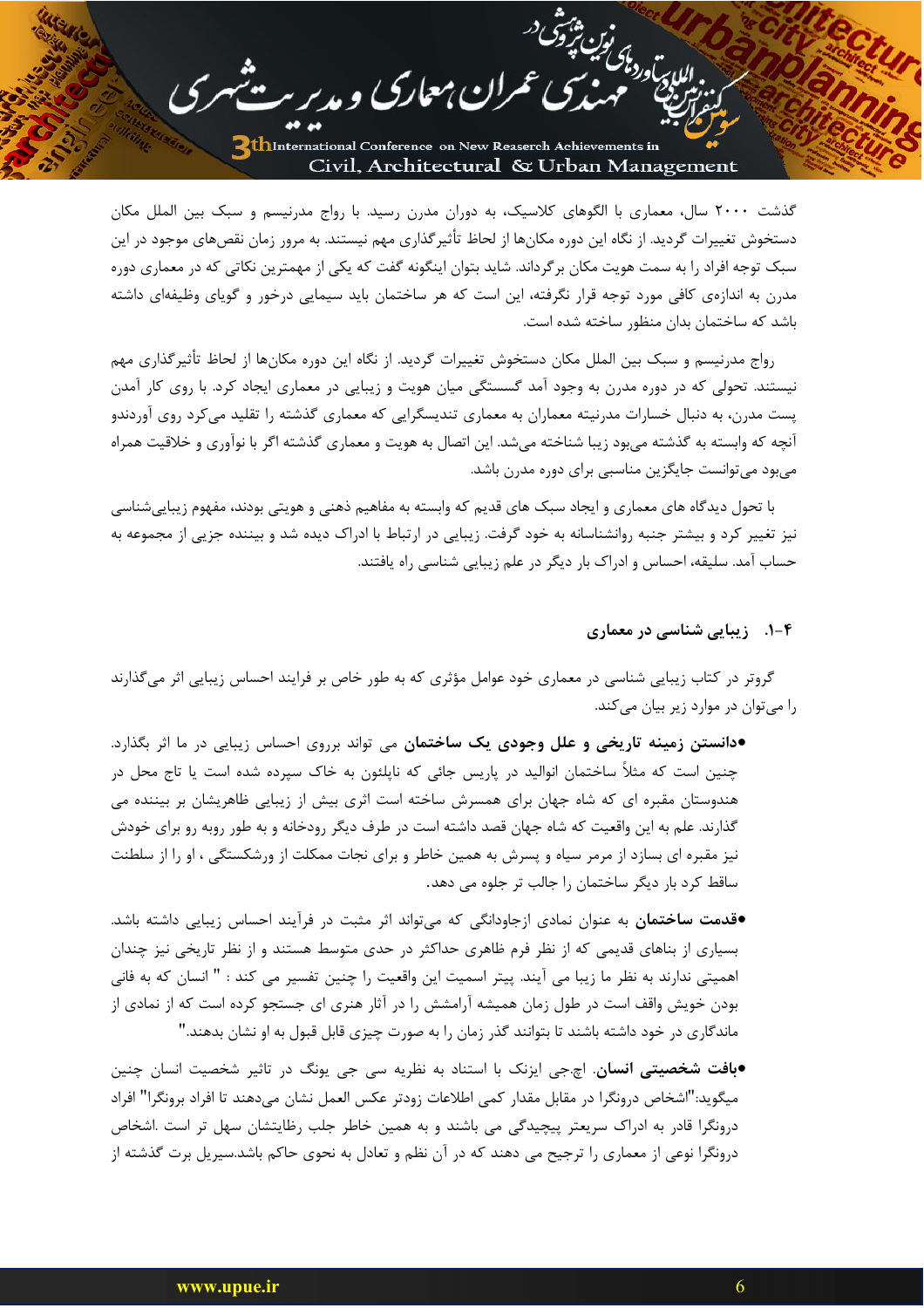تقسیم بندی بر اساس برونگرایی و درونگرایی معتقد به تقسیم بندی شخصیت براساس پایداری و ناپایداری نیز هست.

ان معارک و مدیر

●معنایی که محیط ساخته شده القا می *ک*ند.

للارتوردى<br>اللارتوردى فيل شرقتى

•مدل فرهنگی حاکم که از مهمترین عوامل روانی-اجتماعی مؤثر بر احساس زیبایی شناختی است. به عنوان مثال میتوان از مد یا سبکی که در این زمان پذیرفته شده است نام برد. اغلب برای ما مشکل است که زیبایی هنری را که از محیط های فرهنگی دیگر هستند بپذیریم . کافی است به عنوان مثال به موسیقی سنتی هندی فکر کنیم . اغلب شنوندههای غربی این موسیقی را یکنواخت و خسته کننده میدانند . سبک گوتیک که امروز بدون شک یکی از ارکان تاریخ فرهنگ اروپا به شمار می آید برای مدت زیادی وحشیانه و نازیبا تلقی میشد.

اگر بخواهیم نظریه فوق را به صورت کاربردی بازنویسی کنیم می توان اینگونه گفت که مطالبات زیبایی شناسی افراد، علاوه بر ویژگی های فردی ریشه در محیط اطراف و ارتباط آن ها با فرهنگ و سنت دارد به گونه ای که این سنن سبب شکل گیری طرح واره هایی در ذهن افراد میشود. این طرح واره ها القا کننده معنایی هستند که از آن محیط بدست آمده است. شناخت زیبایی، فرایند ادراکی محسوب میشود که در سطوح مختلف حسی، معنایی، نشانهای و نمادین رخ میدهد. تجربهی زیبایی همانا تحسین معنا است. از این رو در نیم قرن اخیر ارتباط بین معانی محیط و زیباییشناسی به عنوان مقولهای با گرایش ادراکی/معنایی مورد توجه بسیاری از پژوهشگران قرار گرفته است.

بخش مهمی از ادراک زیبایی وابسته به ادراک معنای محیط می باشد. مقصود از معنا، کیفیات عاطفی است که مشاهده گر یا استفاده کننده از محیط دریافت میکند. چنانچه محیط در برگیرنده نشانههایی باشد که تداعی کننده معانی ارزشمند و یا به گونهای خوشایند باشند، آن محیط در ذهن مخاطب از لحاظ زیبایی شناختی، لذت بخش تلقی می شود. در حقیقت نمادها یکی از راههای برقراری ارتباط هستند که مردم از طریق آنها، پیامها، پیشینهها و جهان بینی خود را بیان مے کنند.[۱۵]

نشانهها و نمادها، علاوه بر آنکه در ترجیحات زیبایی شناسی واجد اهمیت خاصاند، مشخص کننده خصوصیت ارتباط مردم با فرهنگ نیز می باشند. هویت مکان به عنوان یکی از راههای ارتباط بین انسان و مکان از طریق فرهنگ، سابقهی تاریخی، خاطرات جمعی، عملکردها، نشانهها، فرمها و نمادها و ویژگیهای بصری و کالبدی ادراک میگردد. بنابراین به لحاظ نظری با جنبههای زیبایی یک مکان ارتباط میLبابد. ایجاد معنا وابسته به فرهنگ هر مکان است. اگر بتوان یک نظام کلی اعتقادی مشترک میان جامعه یافت، و سازنده مکان بر مبنای این نظامهای نمادین، بومی و مختص منطقه، درون فرهنگ عمل کند، می تواند بنایی را ایجاد کند که از نظر زیبایی شناختی تاثیرگذار باشد. به عبارتی می توان فاکتورهایی چون نظام اعتقادی مشترک و فرهنگ را در تاثیرگذاری بر زیبایی یک بنا مهمترین فاکتور بیان نمود. لذا طراح باید به همان اندازه از مهارت در ادراک مردم و فرهنگ برخوردار باشد که از طراحی و فرمها اطلاع دارد.[۱۶]

اهل یک فرهنگ به واسطه برخورداری از جهان بینی واحد و سیستمهای ارزشی خاص خود، روابط هماهنگی را میان بناها شکل میدهند که در طول زمان استمرار می بابند و به عنوان نمادی از جهانبینی آن فرهنگ در میآید. در واقع یک فرهنگ از طریق نشانهها این امکان را می یابد تا اندیشهها و احساسات خود را ملموس و قابل دریافت نماید. به عقیده راپاپورت محیط نظامی از نمادهاست که به مفاهیم ارزشها، معانی و چیزهای شبیه به آن بیان واقعی میبخشد.[۱۷]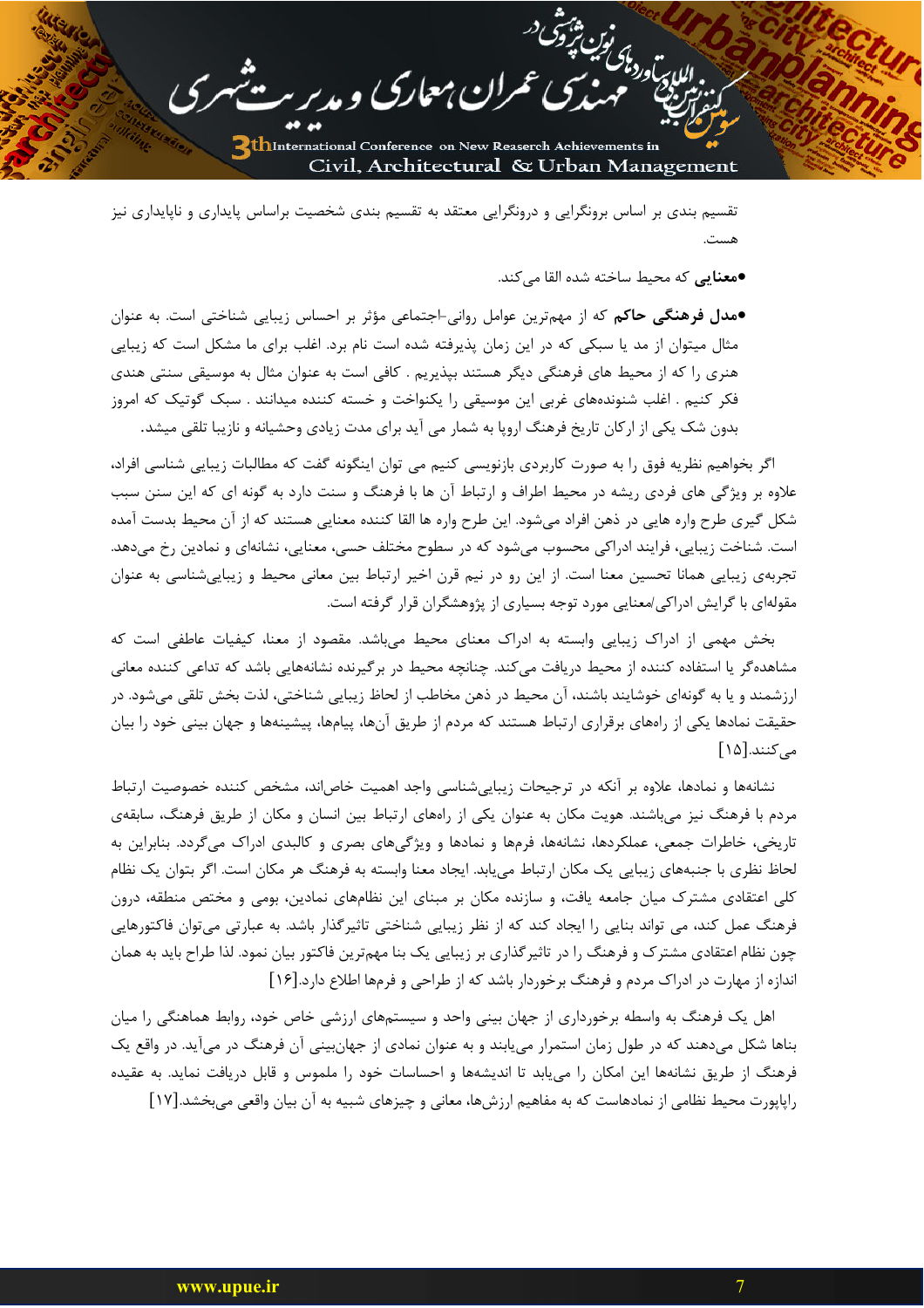## ۲-۴. فرهنگ و معماری

للإدارية المائين بشوق

مفهوم فرهنگ در گذر زمان دچار تغییراتی شده است. از قرن شانزدهم تا نوزدهم، فرهنگ کم کم به معنای بهبود و اصلاح جامعه در کلیت آن نیز بکار رفت و به منزله نوعی معادل ارزشی برای تمدن و سنجش رشد معنوی بکار گرفته شد اما با ظهور ملیت گرایی در قرن نوزدهم، تعریف تازه ای از واژه فرهنگ ظاهر شد که تأکید خود را بر سنت و زندگی روزمره به عنوان ابعاد فرهنگ نهاد.[۱۸]

ران معارک و مدیر

تحولات گوناگون تاریخی که پیش از این مطرح گشت به نحوی در چهار نوع کاربرد رایج فرهنگ انعکاس یافت:

- اشاره به رشد فكرى، روحي و زيبايي شناختي فرد ، گروه و جامعه. به اين معنى كه فرهنگ تقريباً معادل با تمدن و پیشرفت اخلاق فردی و جمعی در نظر گرفته می شود. (دیدگاه جامعه شناسان)
- در برگرفتن تعدادی از فعالیت های ذهنی و هنری و محصولات آن (فیلم، هنر و تئاتر). فرهنگ در این کاربرد كمابيش معادل با هنر است. (ديدگاه زيبايي شناسان و منتقدين ادبي)
- برای مشخص کردن راه و رسم زندگی، اعمال، فعالیت ها، باورها و آداب و رسوم تعدادی از مردم، گروه و جامعه. (دیدگاه مردم شناسان) (همان)
- در پژوهش های اخیر، تعریف دیگری نیز به تعاریف فوق افزوده شده است. در این تعریف که رویکرد روانشناسی به فرهنگ نام دارد، فرهنگ یکی از پایه های اصلی زندگی روانی انسان ها شناخته شده است. به بیان دیگر، ادراک انسان از محیطی که دور و برش است، تابع فرهنگ اوست.

بنابراین الگوهای فرهنگی به طور آگاهانه و ناآگاهانه بر تمام رفتارها و کنشهای اعضای جامعه نفوذ کرده و در تمام شئون زندگی آنان همواره حضور دارند. این الگوها که در اثر تعامل اعضای یک اجتماع انسانی با یکدیگر و با طبیعت زیستگاه خود در طول سالیان متمادی شکل میگیرند، به صور گوناگون در نحوه تفکر، احساس و رفتار، شیوه زندگی، کلیه تلاشهای مادی و معنوی آنان، از جمله در تمامی مصنوعات یک مجموعه انسانی، عینیت می یابند. از میان تمام مصنوعات انسانی، شهر و معماری نیز به عنوان نمودهایی از تلاش انسانها در سامان دادن به جریان زندگی خصوصی و عمومی خود در مراتب مادی و معنوی وجودشان، به واسطه انسانهای پدید آورنده خود در ارتباط مستقیم با الگوهای فرهنگی قرار گرفته و ریشه در فرهنگ مردمان یک سرزمین دارند.

معماری به عنوان یک پدیده اجتماعی از فرهنگ نشأت گرفته و بر آن تاثیر میگذارد و آینهای است از اندیشههای انسان در رابطه با فضا، زیبایی شناسی و فرهنگ. به همین سبب سبک معماری هر دوره انعکاسی از فرهنگ و هنر آن محسوب میشود و با دگرگونیهایی که در سایر عرصه های زندگی و هنر به وقوع میپیوندد، متناسب است . هر یک از این سبک های جدید معماری بر اصول، روشها و سنتهای سبک پیشین استوار است.

برای درک رابطه فرهنگ و معماری، ابتدا به رابطه فضا و فرهنگ اشاره می کنیم. فضا نیز همچون فرهنگ دارای ساختاری اجتماعی است که در جریان شکل دهی به تصورات مردم از خود ساخته می شود. فضا در تقویت و تحول فرهنگی نقش اساسی دارد، زیرا الگوهای رفتاری مورد انتظار در داخل فضای خاص، ارزش های فرهنگی خاصی را منعکس میسازد. این تعریف دلالت بر ساخت فضای ذهنی دارد. تأثیرپذیری از فضای ذهنی، در محدوده فضای عینی یعنی کالبدی، قابل ادراک میشود. معماری عمل سازماندهی به فضاهای ذهنی در کالبد است. به عبارتی الگوهای رفتاری فرهنگ در فضاهایی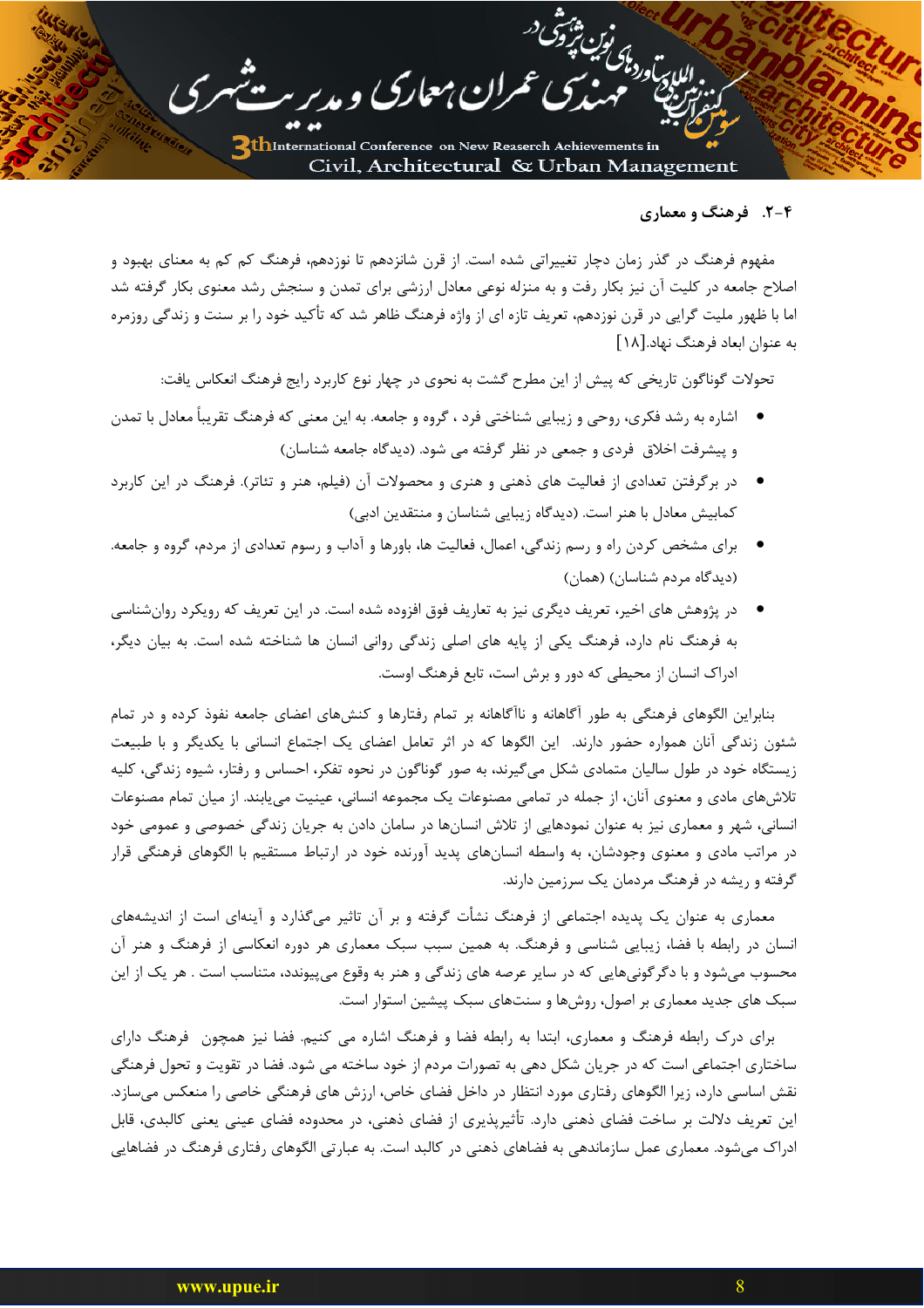مران معارک و مدیر .

للإبراد واكس مين شهر شده<br>المادي ورواك

شکل می گیرد که معمار به وجود آورنده آن فضاها می باشد. به عقیده هرمان متسیوس ( "معماری وسیله واقعی سنجش فرهنگ یک ملت بوده و هست." گروتر در کتاب زیبایی شناسی در معماری به هر بنا، به عنوان جزیی از فرهنگ معماری مینگرد که وظیفه دارد یک اندیشه ذهنی را از طریق فرم ظاهری خود عینیت بخشد و به این ترتیب نمودی خواهد بود برای سنجش این فرهنگ. بنابراین هر جامعه ای با هر سیستمی که اداره شود و هر نوع ایدئولوژی که بر آن حاکم باشد دارای اهداف و آرمانهای خاص خود میباشد. وظیفه اصلی فرهنگ، نمایش این اهداف و ایده های ذهنی است که به وسیله نمود فضاهای عینی صورت می گیرد. در این میان معماری نقش اساسی را بر عهده دارد و از طریق کارکرد فضا و مفاهیم و معانی آن سبب تجلی فرهنگ می شود. به عبارتی مؤلفههای فرهنگی در زیبایی محیط کالبدی نقش به سزایی دارند و فرد بر اساس انگارههای فرهنگی خود معنا و مفهوم خاص خود را از محیط و عناصر آن استنباط می کند. در این رویکرد به یک مکان نمادین تبدیل میگردد که در آن هر یک از عناصر به صورت نمادگونه، بخشی از فرهنگ اجتماعی محیط خود را نشان میدهند. بنابراین معنی محیط، به صورت نمادهای فرهنگی-اجتماعی کالبدی در محیط بروز میکند و فرد بر اساس انگارههای فرهنگی خود این نمادها را کشف و ارتباط خود را با محیط ایجاد می نماید.[۱۹]

با نگاهی عمیق به چهار حوزه نگرش فرهنگ، می توان نسبت میان معماری و فرهنگ را به شرح زیر دسته بندی نمود:

| فرهنگ و معماري | معماري                                           | حوزه فرهنگ   |
|----------------|--------------------------------------------------|--------------|
| كاركردى        | برهم کنش مؤلفه های اجتماعی                       | جامعه شناسى  |
| مفهومى         | به عنوان یک محصول هنری و در برگیرانده تعالی ذهنی | زیبایی شناسی |
| مفهومي/كاركردي | به عنوان ظرف زندگی انسان و اثربخش بر اعمال وی    | مردم شناسي   |
| ادراكى         | محصول نوع نگرش روانی انسان به محیط مصنوع         | روان شناسي   |

جدول ۱- رابطه فرهنگ و معماری

طرح رابطه فرهنگ و معماری در حوزه زیبایی شناسی، نیاز توجه به رابطه انسان با معانی ذهنی آثار روشن میسازد. با این نگرش، فرهنگ، عامل یا مسیر تعالی ذهنی و معنابخشی به محیط است و بر دودسته از عوامل محیطی دلالت دارد:

- ۰۱ وفتارها، اندیشه ها و احساسات استاندارد شده
- ٢. محصولاتی که نتیجه یا وسیله تداوم رفتارها و تفکرات افراد در یک جامعه باشد.

است و از دو راه بر شکل گیری فضای معماری مؤثر است:

- ۳. از طریق ایجاد قوانین و آداب رفتاری که منجر به بروز ساماندهی عملکردی و سلسله مراتب فضایی میشود. (کا<sub>ر</sub> کردی)
- ۴. از طريق ايجاد خاطره ها، باورها و نشانه ها در قالب كالبدى سمبلها، كهن الگوها و استعاره ها كه باعث خلق معنا در فضای معماری می شود. (مفهومی)

Herman Marius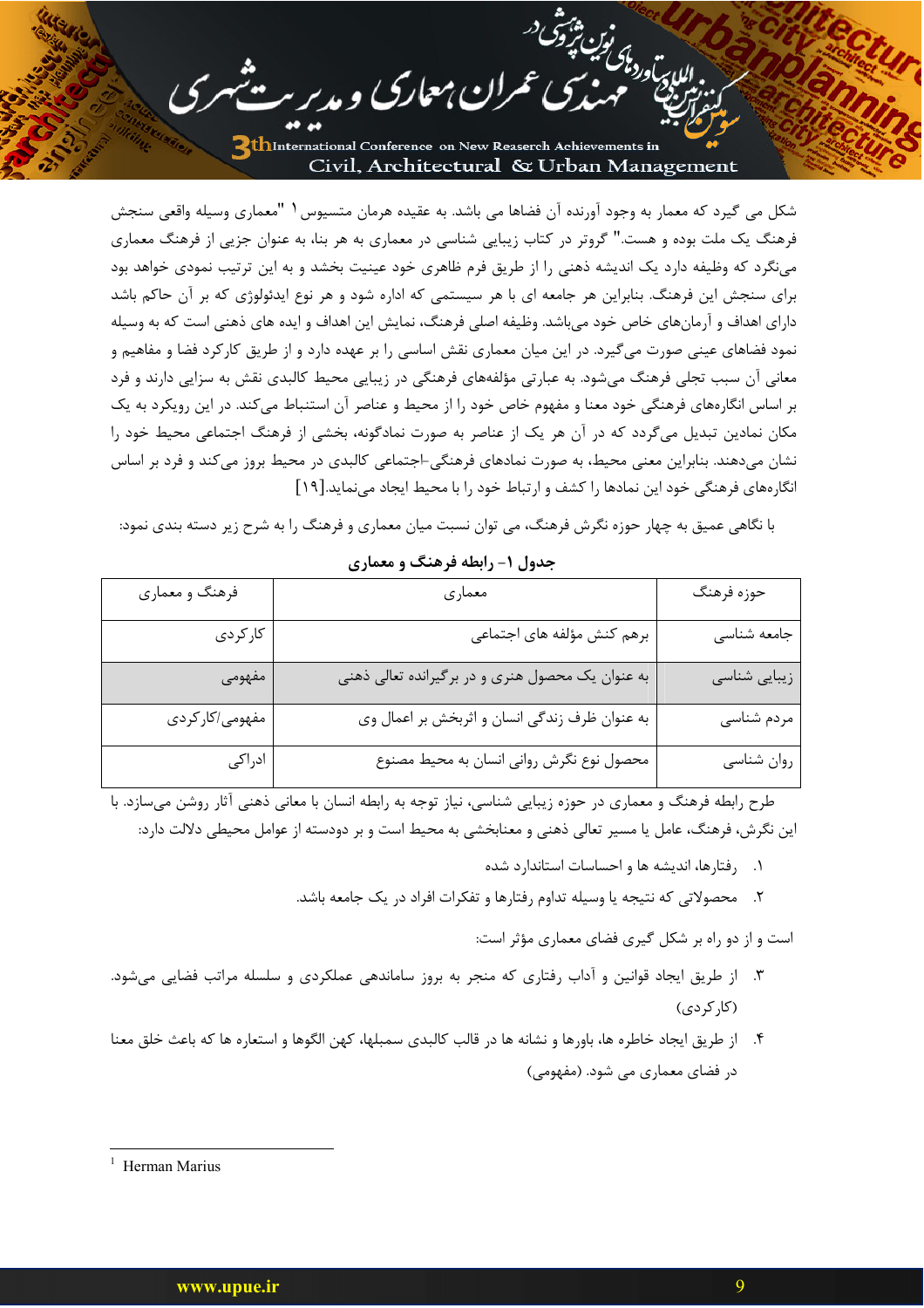للايت<br>اللايت ودناك بين ويتحق

معماری محل تجلی نشانه ها و نمادهای فرهنگی و کهن الگوهای تاریخی می باشد که به صورت مفهومی در رویکرد زیبایی شناسی فرهنگ نمود پیدا می کند. این نمادها، با ساخت الگوها، بر ایجاد فرهنگ تأکید می کند. مشاهده نماد یک سرزمین در اذهان دیگر فرهنگ ها در سطح جهان نیز تأثیر گذار است. بنابراین، انسان در یک محیط فیزیکی با حلق نشانههایی برای بازیابی فرهنگ و زیبایی از طریق تولید معناها در زندگی روزمره، دنیاهای اجتماعی متفاوتی شکل می دهد.

مران معارک و مدیر سر

شرط لازم برای آنکه این نمادها در ذهن مخاطب آن معنا داشته باشد، به معنای واقعی کلمه خاطره است. ما برای شناخت عناصر و اشیای باید شناختی از آن ها داشته باشیم و این ممکن نمی شود مگر اینکه خاطره ای از آنها وجود دشته باشد.[۲۰] این خاطره ها همان مفاهیم محتوایی هستند که در ذهن ما شکل گرفته است.

#### ۴-۳. نمود مفهوم و معنا در معماری

محتوای مفهومی نماد را می توان درمعماری به طرق مختلف بیان کرد. نگاه مفهومی به فرهنگ در برخی موارد، از دریچه سنت و اصالت صورت گرفته است. بنا به تعاریفی که در فصل پیش از سنت ارائه گردید می توان این گونه نتیجه گرفت که سنت، بر انتقال مفاهیم و معارف از نسلی به نسل دیگر تأکید کرده و تداوم را از ضروریات حیات ذهنی و عملی میداند. سنت ها، معیارهای اصیل و بی زمانی هستند که حتی با تغییرات نیز تداوم می یابند. هنگامی که در تحلیل فرهنگ به جنبه های کالبدی اشاره میشود، توجه به ریشه های سنتی فرم ها و کالبدها، به عنوان نوعی معیار تحلیل مد نظر قرار می گیرد. در راستای این سخن، سلطانزاده منظور از اشاره به سنت در معماری ایرانی را چنین تعبیر می کند: «منظور صورت ها، ترکیب ها، عناصر، روال ها و تزییناتی است که به عنوان مشخصههای معماری ایرانی شناخته می شود و همواره در بناهای مهم، بزرگ و بویژه آیینی بکار گرفته می شده است و افزون بر دلابل مادی، محیطی یا کارکردی، جنبه فرهنگی نیز داشته و به عنوان یک ویژگی نشانه و در مواردی نماد، مورد توجه بوده است.» در این جا وی جنبه های فرهنگی را یکی از دلایل غیرمادی (رفتارها و اندیشهها) بروز سنت می داند و آن را به صورت عناصر و نمادها نمایش میدهد. این بدان معنا نیست که ادارک مفهوم فرهنگی در گرو بازآفرینی تک تک عناصر تاریخی و پرهیز از نوآوری است؛ چرا که هنر یک معماری و شهرساز در بازتولید مفاهیم هویتی بنا بر نیازهای امروز شهر با حفظ موردی پارامترهای اصالت است که موجب تداوم و تکوین خاطرات جمعی می شود.

شاید نگاهی کل گرایانه به معماری سنتی، آن را به نظر عاری از هرگونه نوآوری و خلاقیت بنمایاند، ولی واقعیت آن است که این همه تنوع فرم و فضا، همگی مدیون خلاقیتی است که معماران آثار سنتی در جریان طراحی به آن اندیشیدهاند.[۲۱] سنت به معناری تکرار گذشته ها نیست. در بسیاری موارد اصالت متضاد با نوآوری قلمداد می گردد .در حالی که نه تنها در تقابل با هم نیستند بلکه نوگرایی مطلوب، پذیرش اصول و ارزش های اصیل لازمه یکدیگرند و فرهنگ گذشته به همراه نیاز انسان و نیز بومی نمودن هر آنچه که از سایر تمدن ها وارد شده و تزاحم با ارزشهای فرهنگی جامعه ندارد، میباشد. به بیان دیگر می توان نوگرایی را یافتن پاسخ مناسب زمان و مکان به خواستههای مخاطب از طریق بهره گیری از آراء و تجارب پیشینیان و تکامل بخشیدن آنها دانست که همواره بطور ضمنی به پویایی، تصفیه و تکامل مداوم فرهنگ و جامعه نیز توجه دارد . نوگرایی به دستاورد های علمی و فنی دیگران به عنوان وسیله و ابزاری برای رسیدن به آرمان ها و اهداف انسانی منبعث از باورها و فرهنگ ملی، می نگرد و از آن برای رسیدن به معنا کمک می گیرد.[۲۲]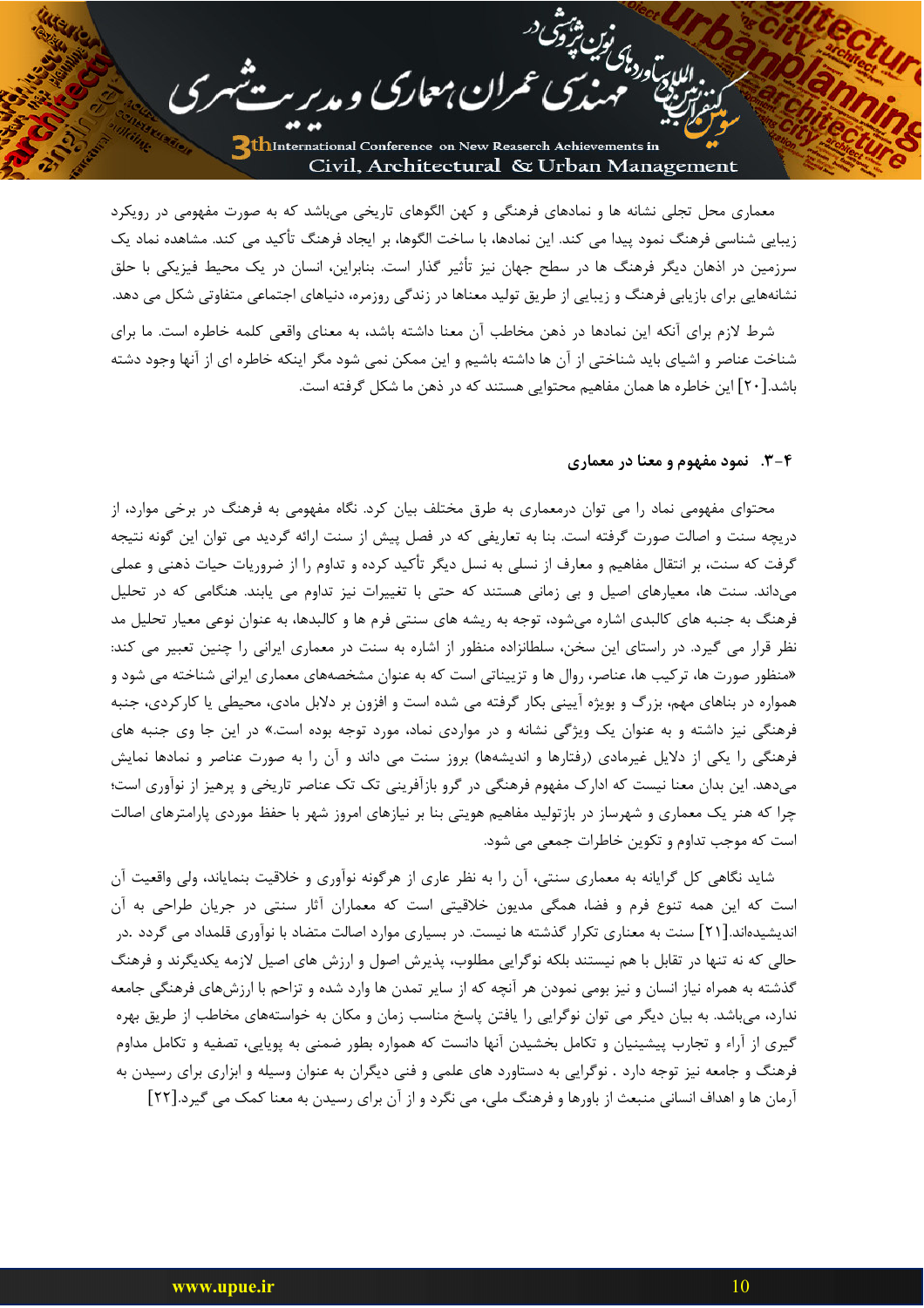للباد بتوراك في المركز<br>اللباد بالورد باك في المركز

بکار گیری نشانههای معماری سنتی و بومی، در کنار عناصر اجتناب ناپذیر معماری معاصر، علاوه بر ایجاد خاطرهانگیزی میتواند سبب هویت بخشی به بنا گردد. با این وجود هویت به معنای تکرار گذشته نمیباشد و یک نشانه نیاز به نوآوری نیز دارد. طبق مطالب ارائه شده می توان ویژگیها برای دستیابی به معماری که پاسخ گوی تمام نیازهای زیبایی شناختی در حوزه اصالت، تجرید و تازگی به شرح زیر بیان داشت: برانگیختن حس معنا در انسان

مران معارک و مدیر س

پیوند با فرهنگ و سنت، ایجاد اصالت در طرح، متنا سب با بافت و زمینه طرح، تمثیلی و نمادین بودن ، ایجاد نوآوری و متناسب با معماری معاصر بودن

## ۵. نتىجەگىرى

آنچه امروزه نیاز است دستیابی به معماری ایرانی که پاسخگوی نیاز زیبایی شناختی جامعه باشد. شناخت زیبایی فرایند ادراکی محسوب می شود که در سطوح مختلف حسی، معنایی و نشانهای رخ می دهد. این ادراک زمانی قابل فهم است که با سنت و فرهنگ گذشته پیوند خورده باشد. پیوند با فرهنگ و سنت از طریق تصور انسان از محیط برقرار میشود. برای معنا بخشی به این تصور ذهنی لازم است به شناختی از عناصر و اشیای بنیادین محیط دست یافت و این ممکن نمیشود مگر اینکه خاطرهای از آن وجود داشته باشد. به عبارتی زیبایی در وابستگی طرح به معماری اصیل و سنتی می باشد. راه حل ظهور اصالت در معماری اقتباس نمادین از گذشته به گونه انتزاعی و برگرفته از قضایی ذهنی و شاعرانه است. در اینجا به این نکته مهم باید توجه شود که مفاهیم و مضامین فرهنگی نباید به صورت مستقیم در مرحله خلاقیت فضایی قرار گیرند و تبدیل به اثر معماری شوند بلکه باید در یک روند خلاقیت فکری از یک مرحله تجریدی عبور کنند و به بیان و یا ایده معمارانه بدل گردند و پس از آن خلاقیت فضایی، تلاش خود را در جهت تحقق بخشیدن به این ایده معمارانه آغاز می کند .برایناساس در دوره کنونی با توجه به تنوع و نیاز به تحول و خلاقیت و هم چنین اتصال به سنت، جهت طراحی مطلوب که پاسخ گوی نیاز افراد به زیبایی باشد توجه به سه اصل اصالت، تجرد و تازگی منطقی می باشد که این اصول وابسته به بکار گیری شاخص هایی از قبیل زیر است:

- برانگیختن حس معنا در انسان
	- ييوند با فرهنگ و سنت
		- ایجاد اصالت د<sub>ر</sub> طرح
- متانسب با بافت و زمينه طرح
	- تمثیلی و نمادین بودن
- ایجاد نوآوری و متناسب با معماری معاصر بودن

که با رعایت اصول مذکور می توان بگونه ای نیاز افراد به زیبایی را در طراحی های آتی ارضا نمود.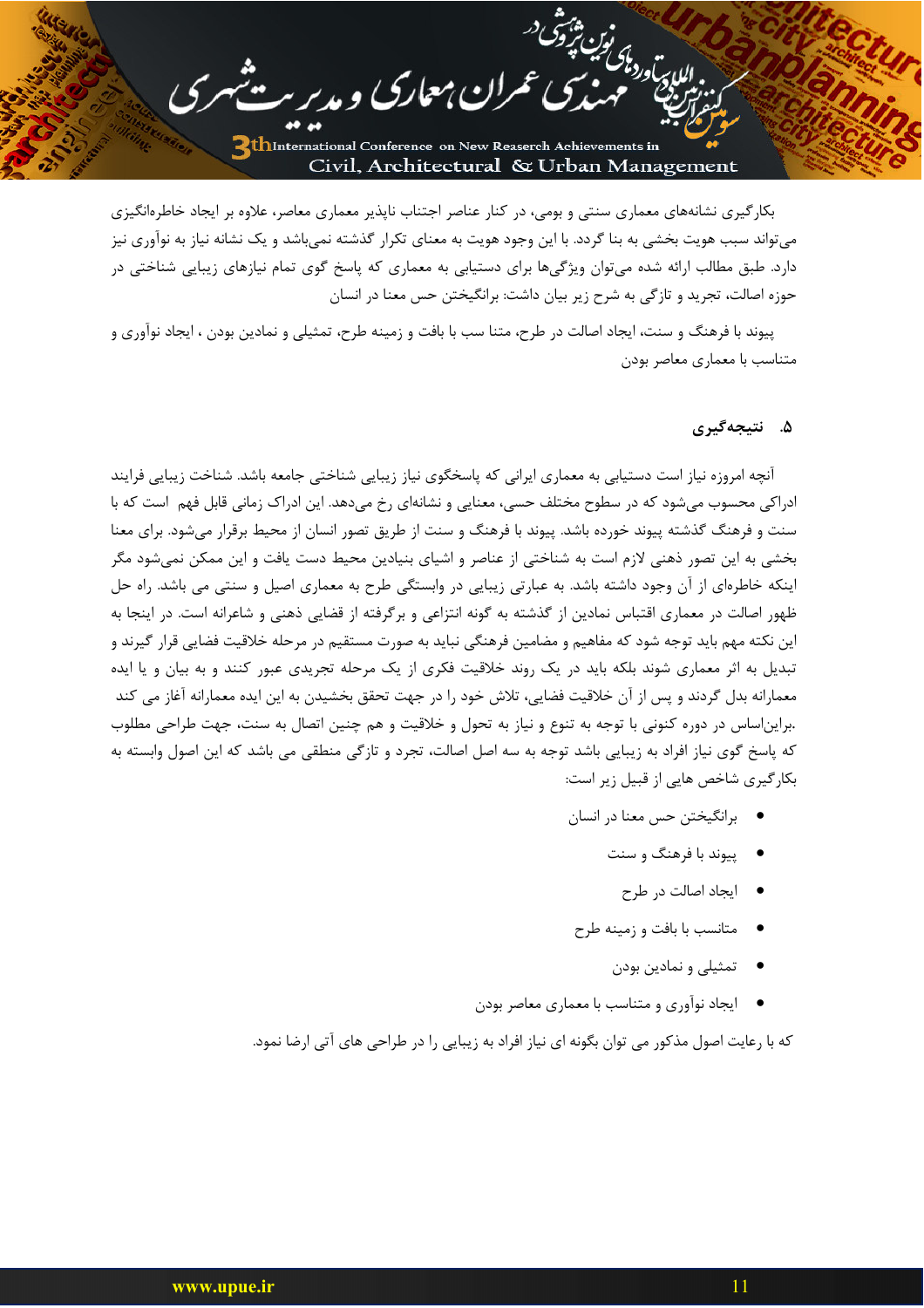اللايت<br>اللايت وردامى كميت بينوتنى د<br>المددامي

## ۶. مراجع

۱. اکو، ا. (۱۳۹۲)، "تاریخ زیبایی (نظریه های زیبایی در فرهنگ های غربی)"، ترجمه هما بینا، انتشارات فرهنگستان هنر، تهران: ص۱۹

فمران معاري

۲. بیردزلی، م و جان هاسپرس. (۱۳۷۶)، "تاریخ و مسائل زیباشناسی"، ترجمه محمد سعید حنایی کاشانی، انتشارات هرمس، تهران: ص٢٩

۳. لنگ، ج. (۱۳۹۰)، "آفرینش نظریه معماری"، ترجمه دکتر علیرضا عینی فر، انتشارات دانشگاه تهران، تهران: ص ۲۰۷ ۴. فلامکی، م. (۱۳۹۰)، "ریشه ها و گرایش های نظری معماری"، نشر فضا، تهران: ص۳۵۵

۵. گروتر، ی. (۱۳۸۶)، "زیبایی شناسی در معماری"، ترجمه دکتر جهانشاه پاکزاد- مهندس عبدالرضا همایون، انتشارات دانشگاه شهید بهشتی، تهران: ص ۵۶-۵۴

۶. نقی زاده. م (۱۳۷۹)، "رابطه هویت و سنت معماری ایرانی با مدرنیسم و نوگرایی"، مجله هنرهای زیبا، تهران

۷. راحیل قوامی، ف (۱۳۸۶)، "فرم و محتوای در دنیای افلاطون"، مجله آیینه خیال، شماره ۸: ص۱۲۲

٨. اسپور، د. (١٣٨٣)، " انگيزه آفرينندگي در سير تاريخي هنرها"، ترجمه امير جلال الدين اعلم، انتشارات نيلوفر، تهران: ص ۳۹۹

۹. <sub>ر</sub>یاحی، <sub>ر</sub>وح اله (۱۳۹۲)، "روشهای طراحی ( بررسی ارتباط انتزاع استعاره تجرید در عرصه طراحی هنر و معماري"، دومين همايش ملي معماري وفرايندطراحي

۱۰. تیموری، ش. (۱۳۹۱)، "خلاقیت وتکنیک های آن درطراحی"،دومین همایش ملی معماری وفرایندطراحی

۱۱. سرافرازی م ورزیتا سپهرنیا و اسماعیل کاوسی (۱۳۸۹)، "تأثیر خلاقیت بر بهبود تصمیمگیری مدیران "، فصلنامه ابتکار و خلاقیت درعلوم، تهران: ص۸۸

١٢. لاوسون، ب. (١٣٨٩)، "طراحان چگونه مي انديشند"، ترجمه حميد نديمي، انتشارات دانشگاه شهيد بهشتي، تهران: ص ۱۴۳

۱۳.شهبازی، م. (۱۳۹۱)، سنت های معماری ایران و چگونگی باز تبیین معاصر آن ها (مطالعه موردی آثار سید هادی میرمیران)، طرح پژوهشی، دانشگاه آزاد واحد زنجان، زنجان

۱۴. قطبی، ع. (۱۳۸۷)، "مسئله هویت و معماری امروز ایران"، مجله آینه خیال، شماره ۱۰، ص ۸۳-۷۸

۱۵. راپاپورت، ا. (۱۳۸۴)، "معنی محیط ساخته شده"، ترجمه فرح حبیب، شرکت پردازش و برنامه ریزی شهری، تهران

۱۶. سوافیلد، س. (۱۳۹۰)، "نظریه در معماری منظر"، ترجمه دکتر محسن فیضی، انتشارات فرهنگ متین، تهران ١٧. رايايورت، ا. همان